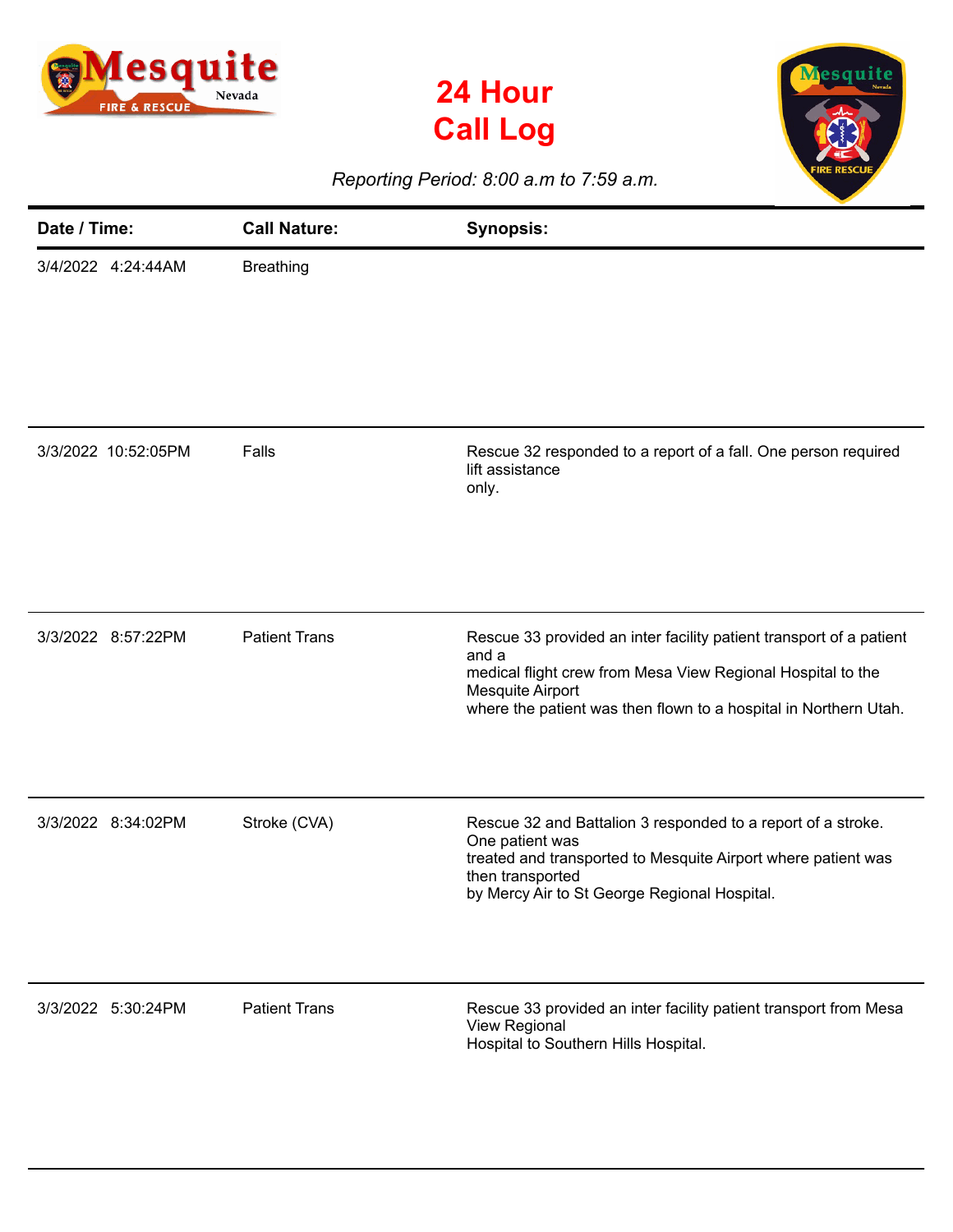| Date / Time:        | <b>Call Nature:</b> | <b>Synopsis:</b>                                                                                                       |
|---------------------|---------------------|------------------------------------------------------------------------------------------------------------------------|
| 3/3/2022 2:53:19PM  | <b>Sick Person</b>  | Rescue 11 responded on a sick person. One patient treated<br>and transported to<br>Mesa View Hospital.                 |
| 3/3/2022 2:02:38PM  | <b>Sick Person</b>  | Rescue 12 and Rescue 32 responded on a sick person. One<br>patient treated and<br>transported to Mesa View Hospital.   |
| 3/3/2022 2:01:07PM  | Psychiatric         | Rescue 11 responded on a behavioral issues. One person<br>treated and transported<br>to Mesa View Hospital.            |
| 3/3/2022 12:16:16PM | <b>Sick Person</b>  | Rescue 11 and Battalion 3 responded on a sick person. One<br>patient treated and<br>transported to Mesa View Hospital. |
| 3/3/2022 11:59:26AM | Falls               | Rescue 32 responded on a person that fell. One patient treated<br>and transported<br>to Mesa View Hospital.            |
| 3/3/2022 11:13:05AM | Falls               | Rescue 32 responded to a report of a fall. One person required<br>lift assistance<br>only.                             |